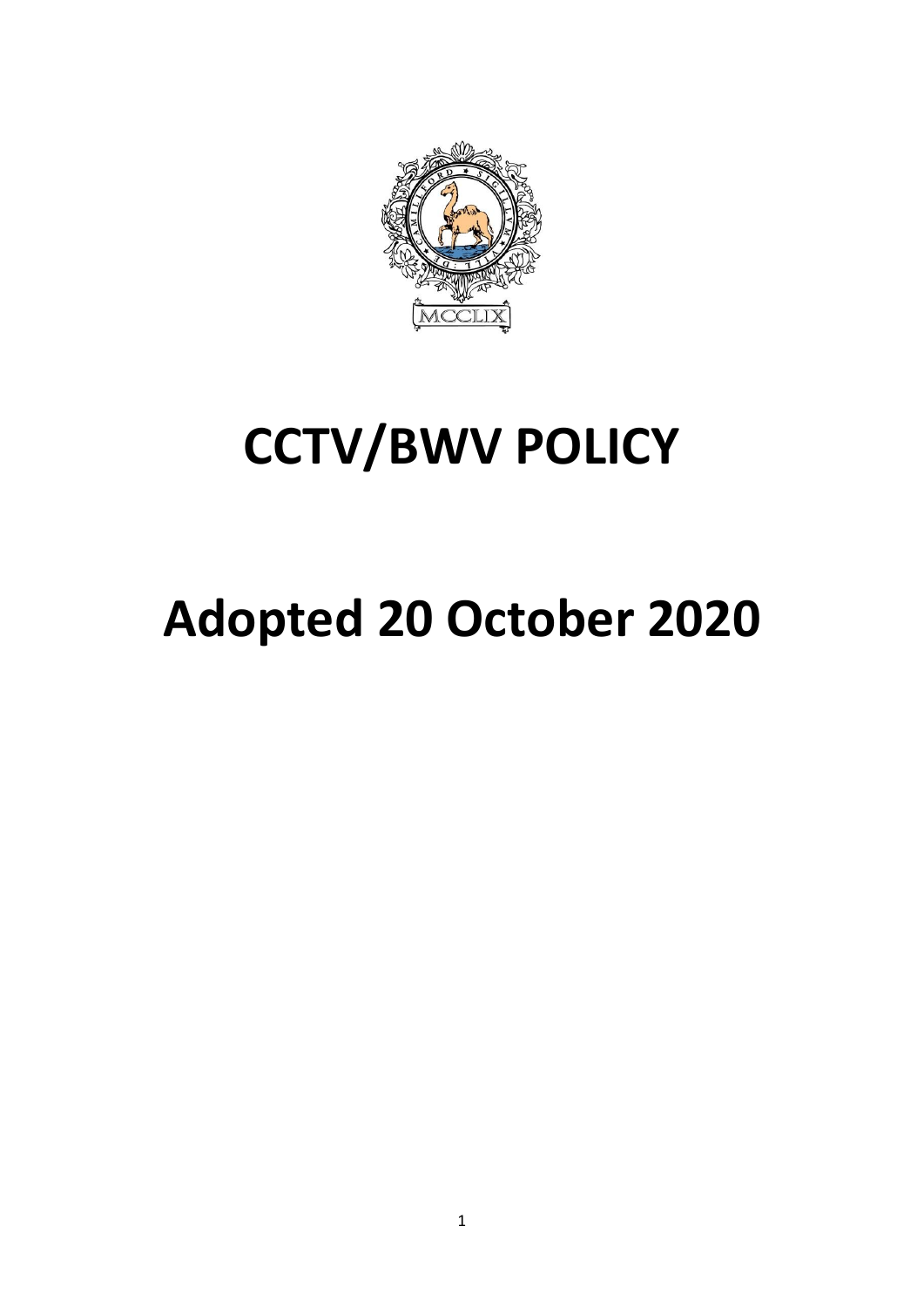#### Contents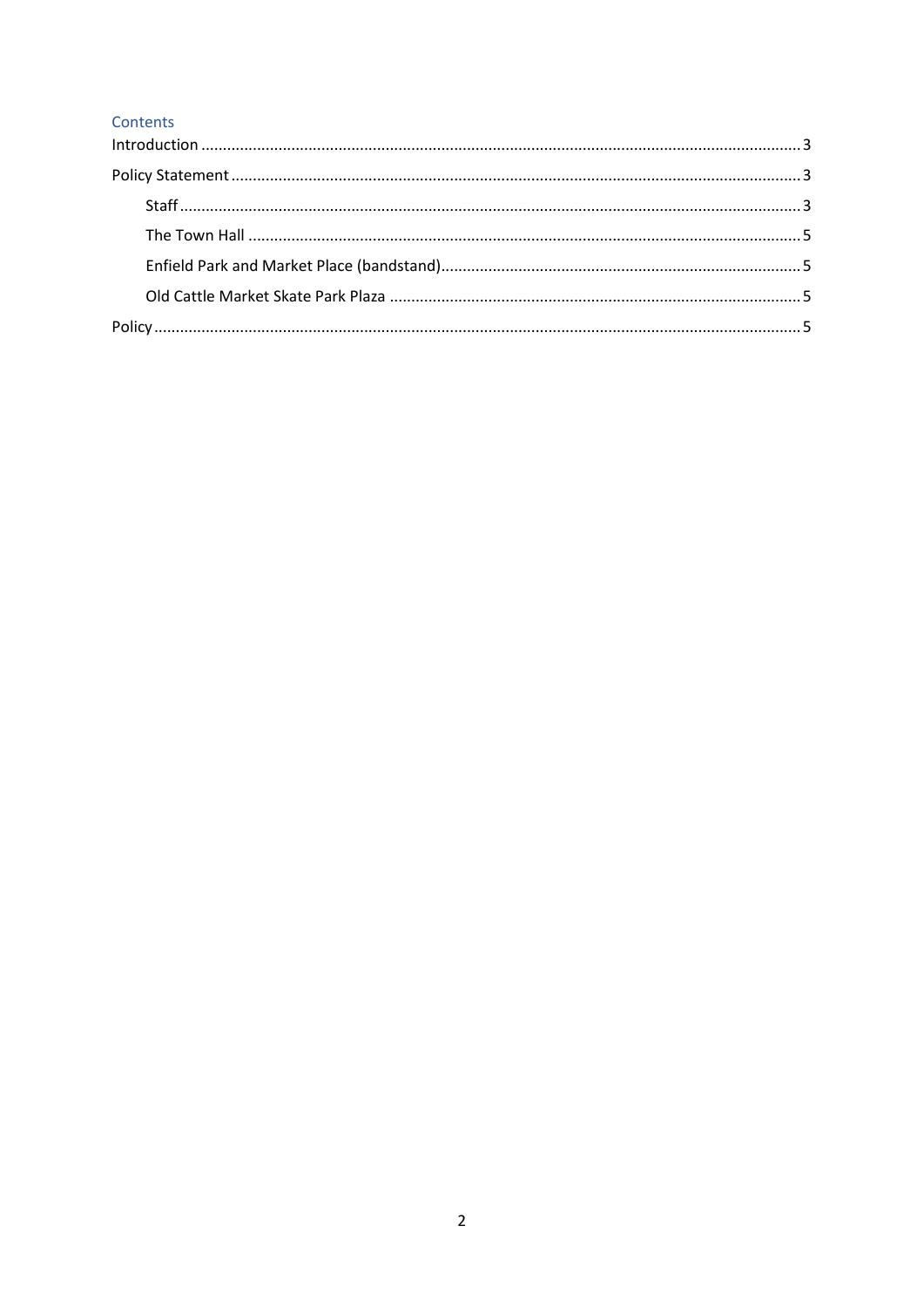## <span id="page-2-0"></span>Introduction

The purpose of this policy is to ensure that CTC complies with legal requirements for CCTV and BWV (Body Worn Video) use, in compliance with the Information Commissioner's Office Code of Practice and relevant legislation including:

- the General Data Protection Regulations 2018
- Human Rights Act 1998
- Surveillance Camera Code of Practice
- Protection of Freedoms Act 2012
- College of Policing (only general principles applied)

Any surveillance camera captures personal data, so the use of CCTV/BWV has data protection and privacy implications. Before installation, CTC considered less intrusive methods of addressing the need, however, CTC concluded that the only way to address possible issues is through the use of CCTV/BWV.

## <span id="page-2-1"></span>Policy Statement

CTC use CCTV/BWV to support the safety and security of our employees and assets, including:

- Staff
- The Town Hall
- Enfield Park, Enfield Park Play Area and Market Place
- The Old Cattle Market Skate Park

#### <span id="page-2-2"></span>**Staff**

BWV will be used as a deterrent to improper or aggressive behaviour towards any member of staff when carrying out duties in various locations within the Parish. It will also be used to provide evidence to support the investigation of safety and security related incidents. Staff will use the BWV following the 12 Principles within the Surveillance Camera Code of Practice:

#### **Guiding Principles**

System operators should adopt the following 12 guiding principles:

- 1. Use of a surveillance camera system must always be for a specified purpose which is in pursuit of a legitimate aim and necessary to meet an identified pressing need.
- 2. The use of a surveillance camera system must take into account its effect on individuals and their privacy, with regular reviews to ensure its use remains justified.
- 3. There must be as much transparency in the use of a surveillance camera system as possible, including a published contact point for access to information and complaints.
- 4. There must be clear responsibility and accountability for all surveillance camera system activities including images and information collected, held and used.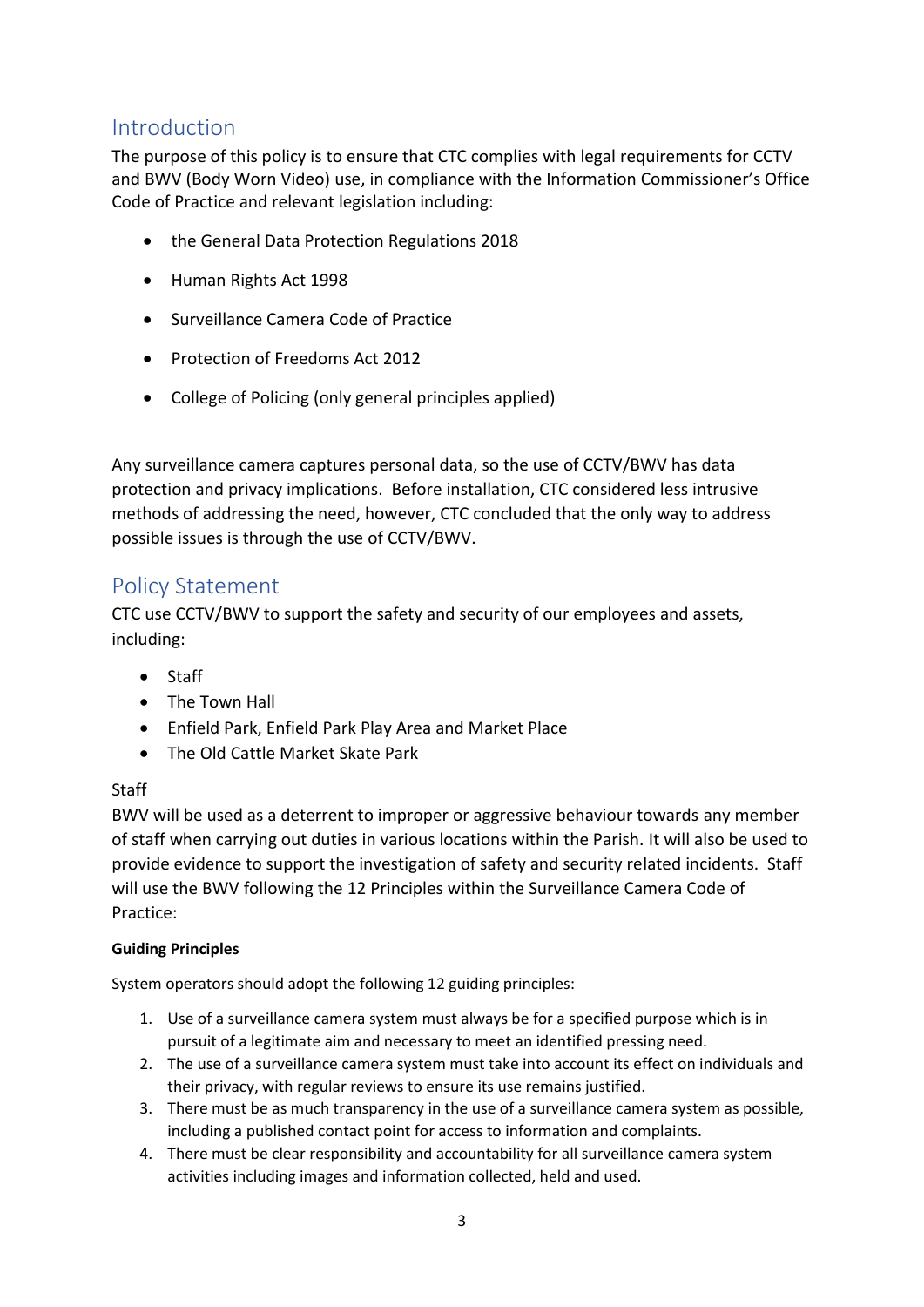- 5. Clear rules, policies and procedures must be in place before a surveillance camera system is used, and these must be communicated to all who need to comply with them.
- 6. No more images and information should be stored than that which is strictly required for the stated purpose of a surveillance camera system, and such images and information should be deleted once their purposes have been discharged.
- 7. Access to retained images and information should be restricted and there must be clearly defined rules on who can gain access and for what purpose such access is granted; the disclosure of images and information should only take place when it is necessary for such a purpose or for law enforcement purposes.
- 8. Surveillance camera system operators should consider any approved operational, technical and competency standards relevant to a system and its purpose and work to meet and maintain those standards.
- 9. Surveillance camera system images and information should be subject to appropriate security measures to safeguard against unauthorised access and use.
- 10. There should be effective review and audit mechanisms to ensure legal requirements, policies and standards are complied with in practice, and regular reports should be published.
- 11. When the use of a surveillance camera system is in pursuit of a legitimate aim, and there is a pressing need for its use, it should then be used in the most effective way to support public safety and law enforcement with the aim of processing images and information of evidential value.
- 12. Any information used to support a surveillance camera system which compares against a reference database for matching purposes should be accurate and kept up to date.

In addition, staff will also follow the College of Policing Guidance:

- 1. The use of a body worn camera for Local Authorities is lawful. In particular, for those who are lone working.
- 2. Data to be managed in line with GDPR Rules.
- 3. The use of BWVs should be overt equipment must be clear to the public.
- 4. The operational use of body-worn video must be proportionate, legitimate and necessary. Compliance with the Human Rights Act 1998 (HRA), Data Protection Act 1998 (DPA) and Surveillance Camera Code of Practice will ensure the use of BWV is always proportionate, legitimate and necessary. Continuous, non-specific recording is not permitted.
- 5. Use of body-worn video will be incident specific. The GM will use common sense and sound judgement when using body-worn video. The GM will be required to justify their use of BWC. There should be a tendency towards capturing audio/visual evidence when deciding whether to record.

How BWV recordings will be made

Staff will follow the procedures below, in line with the Surveillance Camera Code of Practice:

- Announce, where possible/practicable, to the subject(s) of an encounter that video and audio recording is taking place using BWV.
- Begin recordings at the start of any incident and continue uninterrupted until the incident is concluded
- Not make recordings of general duties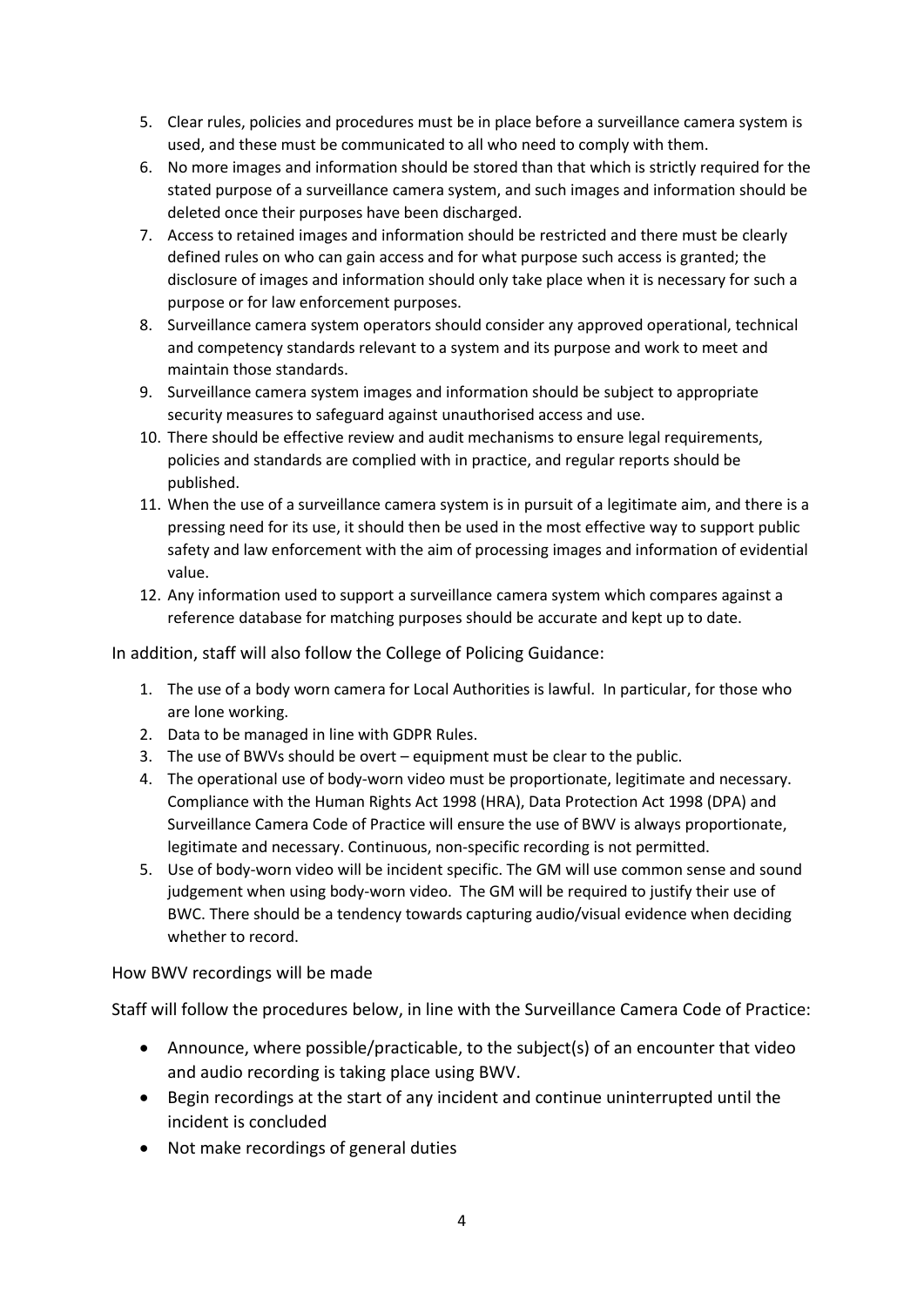#### <span id="page-4-0"></span>The Town Hall

CCTV will be used to act as a deterrent to intruders and to theft or misuse of property or information. It will also be used as a deterrent to improper or aggressive behaviour towards employees and Councillors of CTC. It will also be used to provide evidence to support the investigation of safety and security related incidents. Cameras are sited so that they are secure and protected from vandalism.

#### <span id="page-4-1"></span>Enfield Park and Market Place (bandstand)

CCTV and appropriate lighting will be used to act as a deterrent to antisocial behaviour (including vandalism, drug use, violation of Enfield Park bylaws) which may adversely affect the park facilities including the play areas and mural. It will also be used to provide evidence to support the investigation of safety and security related incidents . Cameras are sited so that they are secure and protected from vandalism.

#### <span id="page-4-2"></span>Old Cattle Market Skate Park Plaza

CCTV will be used to act as a deterrent to antisocial behaviour at the skate park (including vandalism and drug use). It will also be used to provide evidence to support the investigation of safety and security related incidents. CCTV will be used in conjunction with appropriate lighting. Cameras are sited so that they are secure and protected from vandalism.

### <span id="page-4-3"></span>**Policy**

- 1. CTC will not use CCTV/BWV for other purposes. Only BWV capture audio recording.
- 2. CCTV cameras will be sited so that recordings meet the stated purposes. They will cover entrances to the premises and cover play areas within the Town.
- 3. Cameras have been sited so that they provide clear images.
- 4. Cameras have been positioned to avoid capturing the images of persons not visiting the premises. The use of a surveillance camera must take into account its effect on individuals and their privacy, with annual reviews taking place to ensure its use remains justified.
- 5. Regular checks are carried out to ensure that the system is working properly and produces high quality images.
- 6. CTC will be transparent in our use of CCTV/BWV and it will make all who use the premises aware of its use. For CCTV, this includes the Town Clerk's details, for access to information and complaints, through appropriate signage.
- 7. CTC has procedures for operating and accessing CCTV/BWV recording equipment, which it will communicate to those users, contractors and third parties who administer, access or operate the equipment or data. The named individual responsible for the system is Esther Greig, Town Clerk.
- 8. CCTV/BWV recordings and data will be classified as confidential information and held in secure systems with appropriate security measures to safeguard against